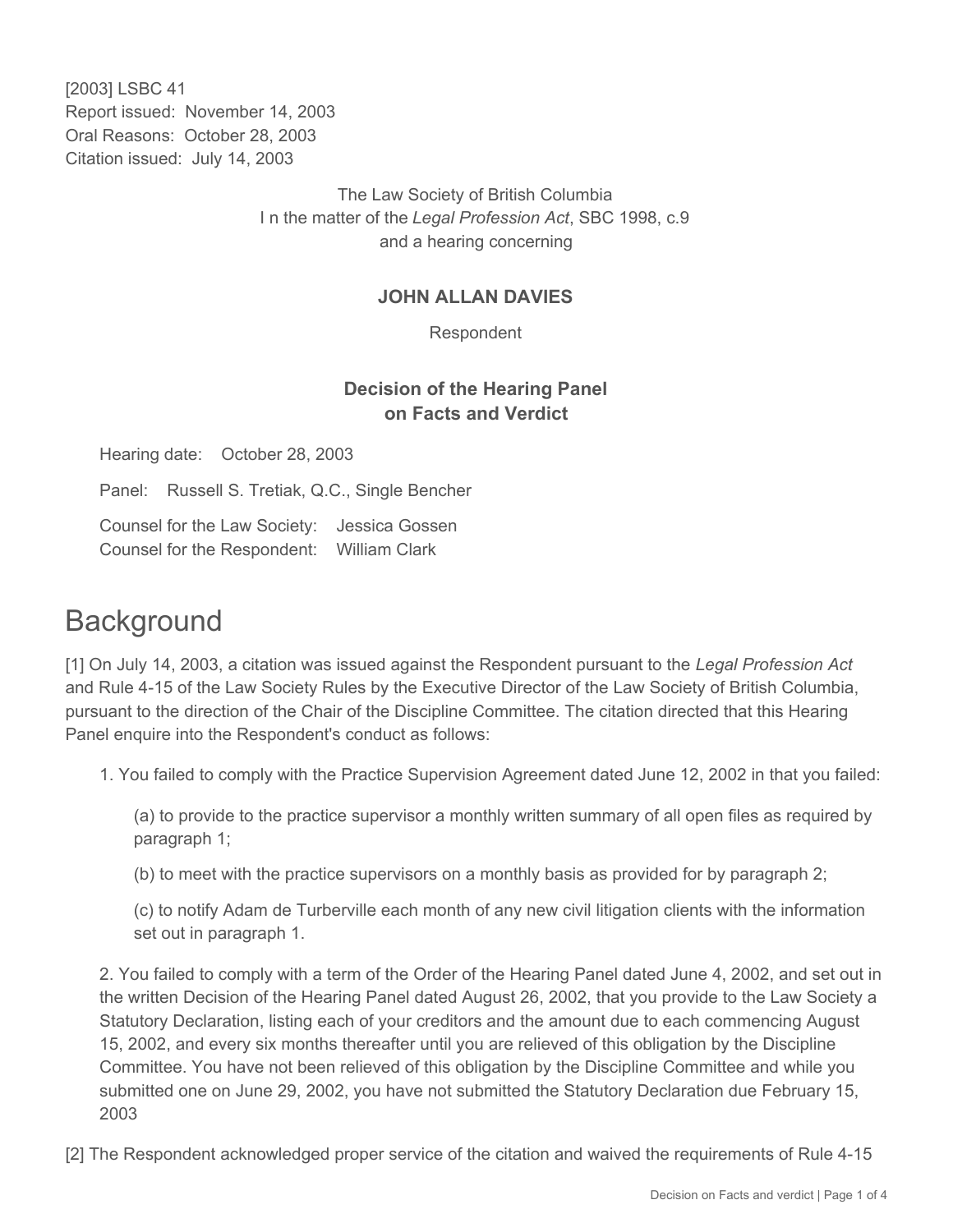of the Law Society Rules.

[3] Pursuant to Rule 5-2(2) the Respondent agreed to a Panel consisting of a single Bencher.

### **Agreed Statement of Facts**

[4] An Agreed Statement of Facts was filed as Exhibit 3 in these proceedings. It provides as follows:

1. John Davies was called to the Bar of British Columbia on December 10, 1993.

2. Mr. Davies practiced with the firm Molnar Desjardins & Associates from his time of call until September 26, 1994, when Mr. Davies started the John Allan Davies Law Corporation.

3. On June 21, 2001, a citation was issued against Mr. Davies as a result of his having:

a) failed to serve his clients in a conscientious, diligent and effective manner as so as to provide a quality of service at least to that which would be expected of a competent lawyer, contrary to Chapter 3, Rule 3, of the *Professional Conduct Handbook*;

b) failed to provide a reply to the written requests of the Law Society;

c) breached an undertaking which he had provided to the Law Society that he would not practice in the area of real estate conveyancing; and

d) failed to pay an account rendered by Terence Ison, a member, for which account he had guaranteed payment.

4. On June 4, 2002, a Hearing Panel found the counts in the citation to have been proven and found Mr. Davies guilty of professional misconduct.

5. The Hearing Panel ordered that Mr. Davies immediately enter into two Practice Supervision Agreements (" Agreement" ), one with Keith Jones and the other with Adam de Turberville and that he maintain those Agreements in good standing until relieved of the obligation to do so by the Practice Standards Committee.

6. Mr. Davies has not been relieved of the obligation to maintain those agreements.

7. Clause 10 of each Agreement requires that the supervisor report in writing to the Law Society if Mr. Davies breaches any of the terms of the Agreement.

8. Mr. de Turberville wrote to the Law Society on February 28, 2003 advising that Mr. Davies was in breach of the Agreement.

9. Paragraph 2 of the Agreement provides that Mr. Davies is to notify Mr. de Turberville each month of any new civil litigation clients and provide information required by paragraph 1 of the Agreement.

10. Paragraph 2 provides discretion to Mr. de Turberville to assess the new file and determine whether or not Mr. Davies should take on new matters.

11. Mr. de Turberville reported that Mr. Davies had not advised him when he had taken on a new client and only became aware of new files when he received the list from Mr. Davies.

12. Mr. de Turberville also reported that the list which was provided to him by Mr. Davies failed to comply with paragraph 1 of the Agreement which provides that the monthly summary to be prepared by Mr. Davies contain a minimum amount of information.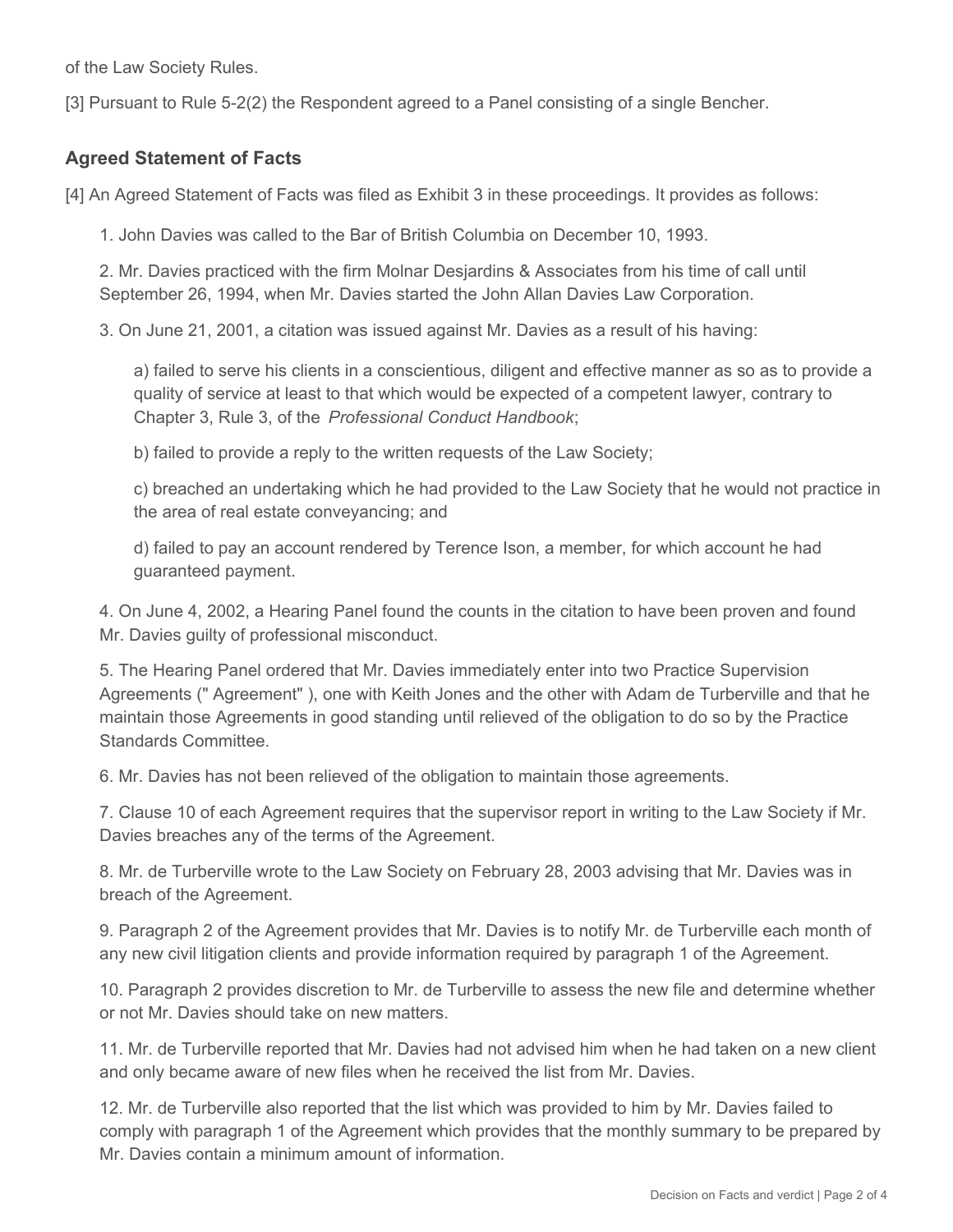13. Mr. de Turberville and Mr. Davies met on only three occasions, July 11, 2002, October 2, 2002 and December 17, 2002. Paragraph 3 of the Agreement requires Mr. Davies to meet with Mr. de Turberville monthly and paragraph 11 requires Mr. Davies and Mr. de Turberville to communicate on a regular basis.

14. James Dent, Professional Conduct Staff, made inquiries with Mr. Davies' other supervisor, Keith Jones, and Mr. Jones provided a report to the Law Society in his letter dated March 24, 2003.

15. Mr. Jones had a meeting by telephone on March 22, 2003 with Mr. Davies. Prior to that he and Mr. Davies reviewed matters on January 7, 2003.

16. The Agreement requires Mr. Davies to provide the supervisor with a monthly written summary of all open files, that Mr. Davies notify Mr. Jones each month of new clients and to meet monthly. Mr. Davies did not comply with paragraph 1 of the Agreement.

17. Mr. Dent wrote to Mr. Davies on April 2, 2003 and requested that Mr. Davies provide a response to the matter of his failure to comply with the Agreements.

18. Mr. Davies responded to the Law Society in his letter dated April 17, 2003. He did not address the issue of his failure to comply with the terms of the Agreements.

19. In addition to ordering Mr. Davies to enter into the Agreements with Messrs. de Turberville and Jones at the June 4, 2002 hearing, the Panel ordered Mr. Davies to provide a Statutory Declaration to the Law Society, listing his creditors and the amount due to each of them.

20. Mr. Davies has not been relieved of his obligation to provide Statutory Declarations to the Law Society.

21. The first Statutory Declaration was to be provided August 15, 2002, with ones being provided every six months thereafter until Mr. Davies was relieved of his obligation to do so by the Discipline Committee of the Law Society.

22. Mr. Davies provided one Statutory Declaration sworn June 29, 2002. He had not provided any other Statutory Declarations to the Law Society as he was required to do.

23. On May 8, 2003, pursuant to Rule 4-13 of the Law Society Rules, the Discipline Committee resolved to recommend to the Chair of the Discipline Committee that there be a direction to issue a citation against Mr. Davies for his conduct in failing to have maintained the Practice Supervision Agreements in good standing as required by the Hearing Panel and in respect of Mr. Davies' failure to have provided statutory declarations to the Law Society at six month intervals as required by the Hearing Panel, and the Chair so directed.

24. The Discipline Committee further resolved to refer this matter to a Panel of three Benchers, pursuant to s. 39 of the *Legal Profession Act,* to determine whether, pending the disposition of the citation, Mr. Davies ought to be suspended from the practice of law or that conditions be placed on his practice.

25. A copy of the citation dated July 14, 2003, and schedule is attached and was served on Terrence Robertson, Q.C., counsel for Mr. Davies, by way of courier on July 14, 2003.

26. The Law Society received from Mr. Robertson a statutory declaration of Mr. Davies dated June 1, 2003.

27. Mr. Jones indicated in his letter dated June 25, 2003 that he assumes some responsibility for the